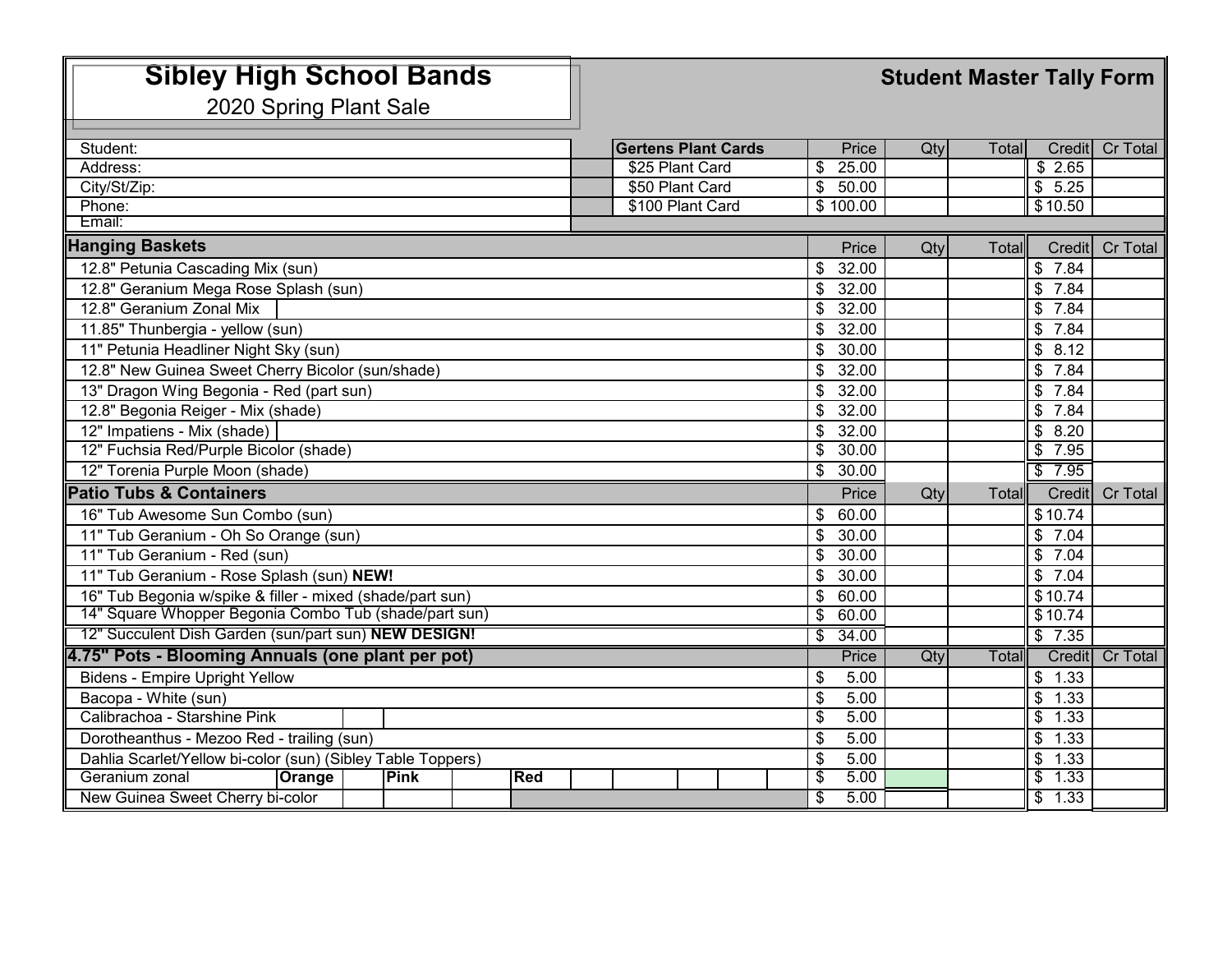| 4.75" Pots - Annual Vines & Fillers (one plant per pot)                                                    |             | Qty | Total        | Credit Cr Total    |
|------------------------------------------------------------------------------------------------------------|-------------|-----|--------------|--------------------|
| Sun Coleus (sun/shade)<br><b>Electric Lime</b><br>Inferno                                                  | 5.00<br>\$  |     |              | \$1.33             |
| Spikes (Dracaena) (sun/ps) (4' pot, one plant per pot)                                                     | \$<br>5.00  |     |              | \$1.33             |
| Sweet Potato Vine (sun)<br><b>Chartreuse (It green)</b><br>Dark (purple)                                   | \$<br>5.00  |     |              | \$<br>1.33         |
| Purple Fountain Grass (sun)                                                                                | \$<br>7.00  |     |              | \$2.12             |
| Basket Pack - Flats Only - 18 Plants per flat (3 basket packs w/6 plants each pack)                        | Price       | Qty | Total        | Credit Cr Total    |
| <b>Mixed</b><br>Wave Petunia (sun)                                                                         | \$<br>30.00 |     |              | \$7.83             |
| Kong Coleus Rose (shade)                                                                                   | 30.00<br>\$ |     |              | \$7.83             |
| Basket Pack - Flats Only - 12 plants per flat (3 basket packs w/4 extra large plants per pack)             | Price       | Qty | Total        | Credit<br>Cr Total |
| Begonia Whopper Bronze Leaf Red (sun/shade)                                                                | 32.00<br>\$ |     |              | \$7.76             |
| Annual Bedding Plants - Available in 36 plant flats only (6 packs per flat, 6 plants per pack)             | Price       | Qty | Total        | Credit Cr Total    |
| Alyssum - white (sun)                                                                                      | 23.00<br>\$ |     |              | \$6.40             |
| Marigold mix - ht 8-12" (sun)                                                                              | \$<br>23.00 |     |              | \$6.40             |
| Zinnia Profusion - mix (sun)                                                                               | 23.00<br>\$ |     |              | \$6.40             |
| Petunia - mix (sun)                                                                                        | 23.00<br>\$ |     |              | \$6.40             |
| Snapdragon Tall mix - ht 18-22" (sun)                                                                      | 23.00<br>\$ |     |              | \$6.40             |
| Begonia Fibrous - mix (part sun/shade)                                                                     | 23.00<br>\$ |     |              | \$6.40             |
| Impatiens Mix (shade)                                                                                      | 23.00<br>\$ |     |              | \$6.40             |
| 6.5" Pot - Sunfinity Sunflower                                                                             | Price       | Qty | <b>Total</b> | Credit Cr Total    |
| <b>Sunfinity Sunflower</b>                                                                                 | 13.00<br>\$ |     |              | \$3.77             |
| <b>Fruit, Veggies &amp; Herbs</b><br>Herb available in 4" pots, tomatoes in 4.75" pots. One plant per pot. | Price       | Qty | Total        | Credit Cr Total    |
| 10" Patio Pot Tomato - Sweet N' Neat w/support cage                                                        | \$<br>17.00 |     |              | \$4.73             |
| 10" HB Strawberry Hanging Basket                                                                           | 25.00<br>\$ |     |              | \$6.30             |
| 4.75" Tomato<br><b>B.</b> Boy<br><b>Cherry</b>                                                             | 5.00<br>\$  |     |              | \$1.60             |
| 4.75" Peppers<br><b>Bell</b><br>Jalapeno                                                                   | \$<br>5.00  |     |              | \$1.60             |
| 4" Herb<br><b>Cilantro</b><br><b>Basil</b>                                                                 | 5.00<br>\$  |     |              | \$1.60             |
| 12" Herb Garden Bowl NEW!                                                                                  | 27.00<br>\$ |     |              | \$6.67             |
| <b>Perennials #1 Container</b>                                                                             | Price       | Qty | Total        | Cr Total<br>Credit |
| Echinacea Powwow Wild Berry (sun/part sun)                                                                 | \$<br>8.00  |     |              | \$2.17             |
| Allium Millenium (sun/part sun) NEW!                                                                       | \$<br>8.00  |     |              | \$2.17             |
| Hosta Earth Angel (sun/shade)                                                                              | 8.00<br>\$  |     |              | $\sqrt{$}$ 2.17    |
| Monarda, Fireball (sun/part sun)                                                                           | \$<br>8.00  |     |              | \$2.17             |
| Liatris Prairie Blazingstar (sun/part sun)                                                                 | \$<br>8.00  |     |              | \$2.17             |
| Leuca Shasta Daisy Becky (sun/part sun) NEW!                                                               | 8.00<br>\$  |     |              | \$2.17             |
| Salvia Rose Marvel (sun) NEW!                                                                              | \$<br>8.00  |     |              | $\sqrt{$}$ 2.17    |
| Sedum Sunsparkler Firecracker NEW!                                                                         |             |     |              | \$2.17             |
| Grass Clamagrostis - El Dorado (sun/part sun) - NEW!                                                       |             |     |              | \$2.83             |
| Grass Clamagrostis - Karl Foerster (sun/part sun)                                                          |             |     |              | \$2.83             |
| Please be sure that you have included the quantity of each color choice for all plants ordered.            |             |     |              |                    |
| Geranium half flats must be the same colored plants.                                                       |             |     |              | Credit             |